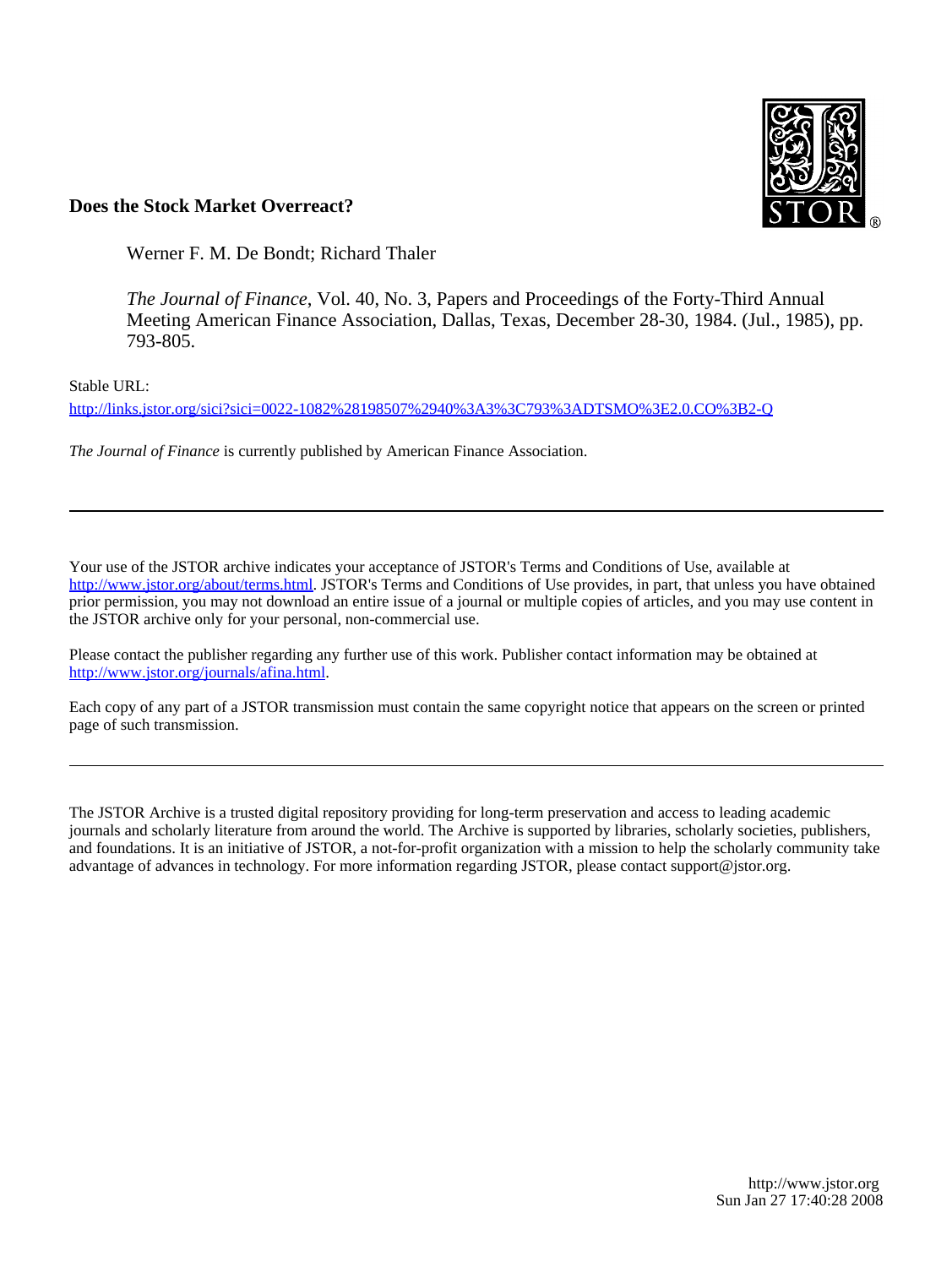# **Does the Stock Market Overreact?**

WERNER F. M. De BONDT and RICHARD THALER\*

#### **ABSTRACT**

Research in experimental psychology suggests that, in violation of Bayes' rule, most people tend to "overreact" to unexpected and dramatic news events. This study of market efficiency investigates whether such behavior affects stock prices. The empirical evidence, based on CRSP monthly return data, is consistent with the overreaction hypothesis. Substantial weak form market inefficiencies are discovered. The results also shed new light on the January returns earned by prior "winners" and "losers." Portfolios of losers experience exceptionally large January returns as late as five years after portfolio formation.

**As ECONOMISTS INTERESTED IN** both market behavior and the psychology of individual decision making, we have been struck by the similarity of two sets of empirical findings. Both classes of behavior can be characterized as displaying *ouerreaction.* This study was undertaken to investigate the possibility that these phenomena are related by more than just appearance. We begin by describing briefly the individual and market behavior that piqued our interest.

The term overreaction carries with it an implicit comparison to some degree of reaction that is considered to be appropriate. What is an appropriate reaction? One class.of tasks which have a well-established norm are probability revision problems for which Bayes' rule prescribes the correct reaction to new information. It has now been well-established that Bayes' rule is not an apt characterization of how individuals actually respond to new data (Kahneman et al. **[14]).** In revising their beliefs, individuals tend to overweight recent information and underweight prior (or base rate) data. People seem to make predictions according to a simple matching rule: "The predicted value is selected so that the standing of the case in the distribution of outcomes matches its standing in the distribution of impressions" (Kahneman and Tversky [14, p. 4161). This rule-of-thumb, an instance of what Kahneman and Tversky call the representativeness heuristic, violates the basic statistical principal that the extremeness of predictions must be moderated by considerations of predictability. Grether [12] has replicated this finding under incentive compatible conditions. There is also considerable evidence that the actual expectations of professional security analysts and economic forecasters display the same overreaction bias (for a review, see De Bondt [7]).

One of the earliest observations about overreaction in markets was made by J. M. Keynes:". ..day-to-day fluctuations in the profits of existing investments,

<sup>\*</sup> University of Wisconsin at Madison and Cornell University, respectively. The financial support of the C.I.M. Doctoral Fellowship Program (Brussels, Belgium) and the Cornell Graduate School of Management is gratefully acknowledged. We received helpful comments from Seymour Smidt, Dale Morse, Peter Bernstein, Fischer Black, Robert Jarrow, Edwin Elton, and Ross Watts.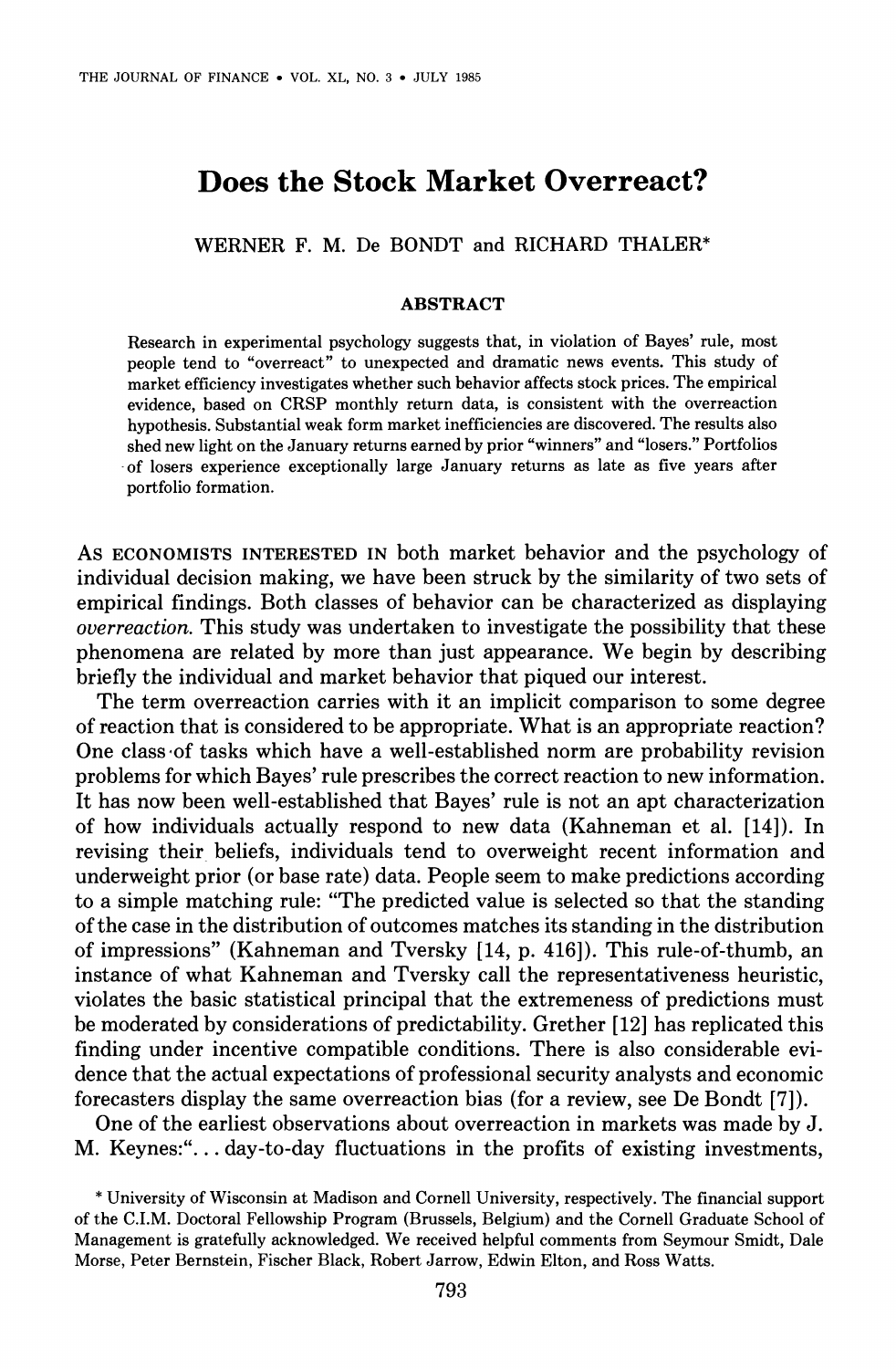which are obviously of an ephemeral and nonsignificant character, tend to have an altogether excessive, and even an absurd, influence on the market" [17, pp. 153-1541. About the same time, Williams noted in this *Theory of Investment Value* that "prices have been based too much on current earning power and too little on long-term dividend paying power" [28, p. 191. More recently, Arrow has concluded that the work of Kahneman and Tversky "typifies very precisely the exessive reaction to current information which seems to characterize all the securities and futures markets" [1, p. 5]. Two specific examples of the research to which Arrow was referring are the excess volatility of security prices and the so-called price earnings ratio anomaly.

The excess volatility issue has been investigated most thoroughly by Shiller [27]. Shiller interprets the Miller-Modigliani view of stock prices as a constraint on the likelihood function of a price-dividend sample. Shiller concludes that, at least over the last century, dividends simply do not vary enough to rationally justify observed aggregate price movements. Combining the results with Kleidon's [18] findings that stock price movements are strongly correlated with the following year's earnings changes suggests a clear pattern of overreaction. In spite of the observed trendiness of dividends, investors seem to attach disproportionate importance to short-run economic developments.'

The price earnings ratio  $(P/E)$  anomaly refers to the observation that stocks with extremely low  $P/E$  ratios (i.e., lowest decile) earn larger risk-adjusted returns than high  $P/E$  stocks (Basu [3]). Most financial economists seem to regard the anomaly as a statistical artifact. Explanations are usually based on alleged misspecification of the capital asset pricing model (CAPM). Ball [2] emphasizes the effects of omitted risk factors. The  $P/E$  ratio is presumed to be a proxy for some omitted factor which, if included in the "correct" equilibrium valuation model, would eliminate the anomaly. Of course, unless these omitted factors can be identified, the hypothesis is untestable. Reinganum [21] has claimed that the small firm effect subsumes the  $P/E$  effect and that both are related to the same set of missing (and again unknown) factors. However, Basu [4] found a significant  $P/E$  effect after controlling for firm size, and earlier Graham [11] even found an effect within the thirty Dow Jones Industrials, hardly a group of small firms!

An alternative behavioral explanation for the anomaly based on investor overreaction is what Basu called the "price-ratio" hypothesis (e.g., Dreman [8]). Companies with very low  $P/E$ 's are thought to be temporarily "undervalued" because investors become excessively pessimistic after a series of bad earnings reports or other bad news. Once future earnings turn out to be better than the unreasonably gloomy forecasts, the price adjusts. Similarly, the equity of companies with very high  $P/E$ 's is thought to be "overvalued," before (predictably) falling in price.

While the overreaction hypothesis has considerable a priori appeal, the obvious question to ask is: How does the anomaly survive the process of arbitrage? There

<sup>&</sup>lt;sup>1</sup> Of course, the variability of stock prices may also reflect changes in real interest rates. If so, the price movements of other assets-such as land or housing-should match those of stocks. However, this is not actually observed. A third hypothesis, advocated by Marsh and Merton [19], is that Shiller's findings are a result of his misspecification of the dividend process.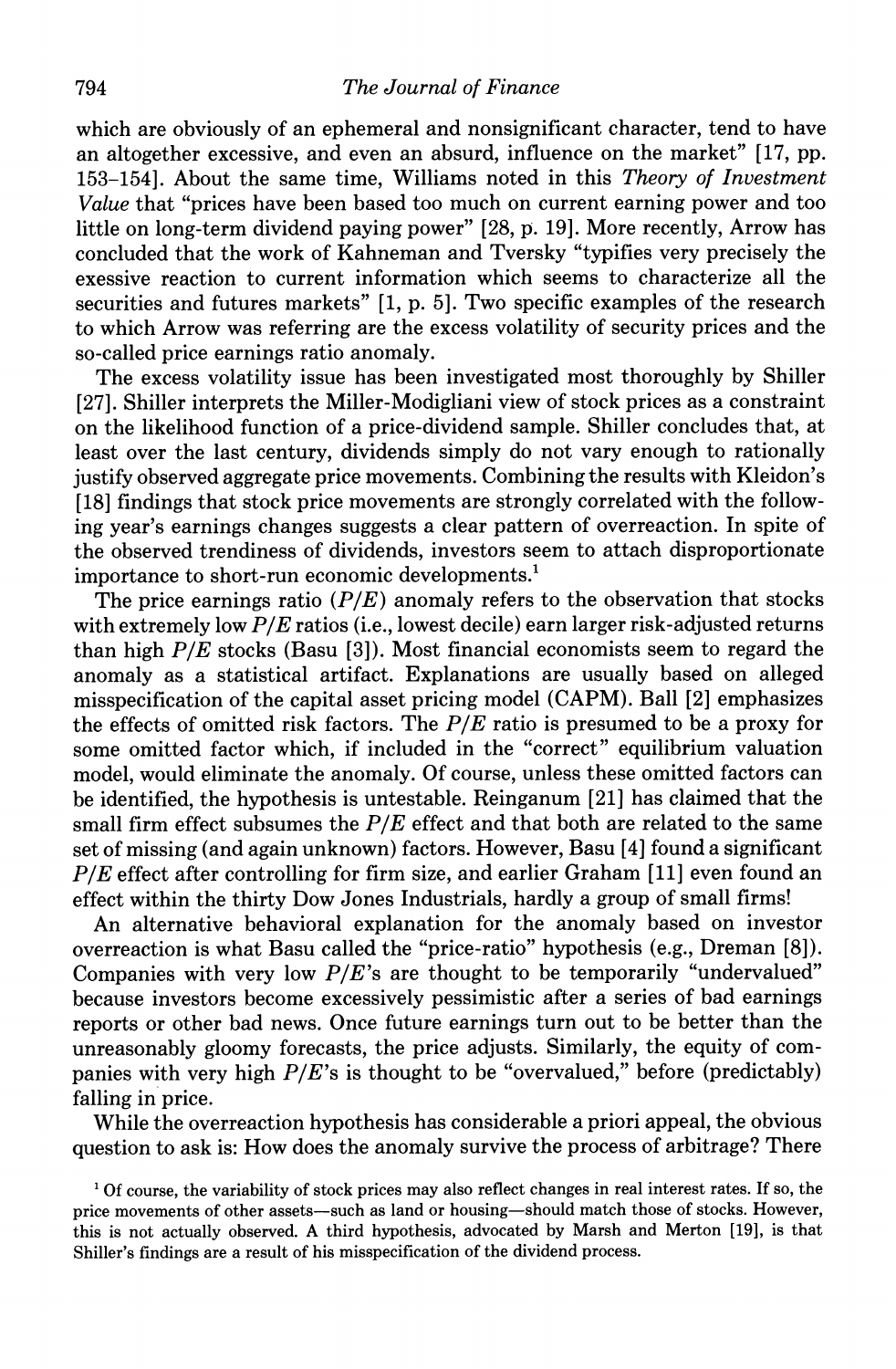is really a more general question here. What are the equilibria conditions for markets in which some agents are not rational in the sense that they fail to revise their expectations according to Bayes' rule? Russell and Thaler [24] address this issue. They conclude that the existence of some rational agents is not sufficient to guarantee a rational expectations equilibrium in an economy with some of what they call quasi-rational agents. (The related question of market equilibria with agents having heterogeneous expectations is investigated by Jarrow [13].) While we are highly sensitive to these issues, we do not have the space to address them here. Instead, we will concentrate on an empirical test of the overreaction hypothesis.

If stock prices systematically overshoot, then their reversal should be predictable from past return data alone, with no use of any accounting data such as earnings. Specifically, two hypotheses are suggested: (1) Extreme movements in stock prices will be followed by subsequent price movements in the opposite direction. (2) The more extreme the initial price movement, the greater will be the subsequent adjustment. Both hypotheses imply a violation of weak-form market efficiency.

To repeat, our goal is to test whether the overreaction hypothesis is predictive. In other words, whether it does more for us than merely to explain, ex post, the *PIE* effect or Shiller's results on asset price dispersion. The overreaction effect deserves attention because it represents a behavioral principle that may apply in many other contexts. For example, investor overreaction possibly explains Shiller's earlier [26] findings that when long-term interest rates are high relative to short rates, they tend to move down later on. Ohlson and Penman [20] have further suggested that the increased volatility of security returns following stock splits may also be linked to overreaction. The present empirical tests are to our knowledge the first attempt to use a behavioral principle to predict a new market anomaly.

The remainder of the paper is organized as follows. The next section describes the actual empirical tests we have performed. Section **I1** describes the results. Consistent with the overreaction hypothesis, evidence of weak-form market inefficiency is found. We discuss the implications for other empirical work on asset pricing anomalies. The paper ends with a brief summary of conclusions.

#### **I. The Overreaction Hypothesis: Empirical Tests**

The empirical testing procedures are a variant on a design originally proposed by Beaver and Landsman [5] in a different context. Typically, tests of semistrong form market efficiency start, at time  $t = 0$ , with the formation of portfolios on the basis of some event that affects all stocks in the portfolio, say, an earnings announcement. One then goes on to investigate whether later on  $(t > 0)$  the estimated residual portfolio return  $\hat{u}_{pt}$ -measured relative to the single-period CAPM-equals zero. Statistically significant departures from zero are interpreted as evidence consistent with semistrong form market inefficiency, even though the results may also be due to misspecification of the CAPM, misestimation of the relevant alphas and/or betas, or simply market inefficiency of the weak form.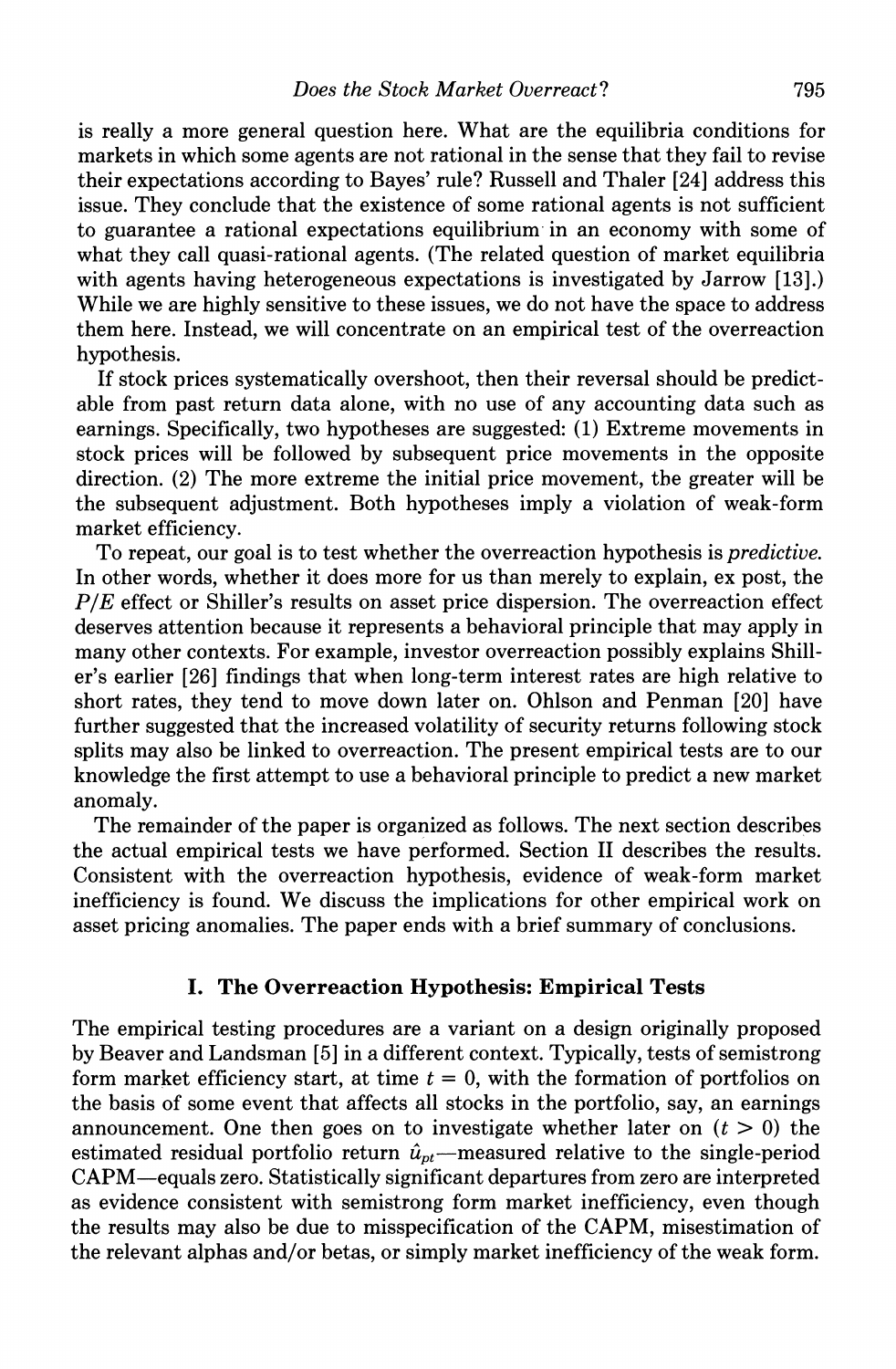In contrast, the tests in this study assess the extent to which systematic nonzero residual return behavior in the period after portfolio formation ( $t > 0$ ) is associated with systematic residual returns in the preformation months  $(t <$ 0). We will focus on stocks that have experienced either extreme capital gains or extreme losses over periods up to five years. In other words, "winner" (W) and "loser" portfolios  $(L)$  are formed conditional upon past excess returns, rather than some firm-generated informational variable such as earnings.

Following Fama [9], the previous arguments can be formalized by writing the efficient market's condition, Solution,<br>  $E(\tilde{R}_{jt} - E_m(\tilde{R}_{jt} | F_{t-1}^m) | F_{t-1}) = E(\tilde{u}_{jt} | F_{t-1}) = 0$ 

$$
E(\tilde{R}_{jt} - E_m(\tilde{R}_{jt} | F_{t-1}^m) | F_{t-1}) = E(\tilde{u}_{jt} | F_{t-1}) = 0
$$

where  $F_{t-1}$  represents the complete set of information at time  $t - 1$ ,  $\tilde{R}_{it}$  is the return on security j at t, and  $\vec{E}_m(\tilde{R}_{jt} | F_{t-1}^m)$  is the expectation of  $\tilde{R}_{jt}$ , assessed by the market on the basis of the information set  $F_{t-1}^m$ . The efficient market hypothesis implies that  $E(\tilde{u}_{Wt} | F_{t-1}) = E(\tilde{u}_{Lt} | F_{t-1}) = 0$ . As explained in the introduction, the overreaction hypothesis, on the other hand, suggests that  $E(\tilde{u}_{W_t} | F_{t-1}) < 0$  and  $E(\tilde{u}_{Lt} | F_{t-1}) > 0$ .

In order to estimate the relevant residuals, an equilibrium model must be specified. A common procedure is to estimate the parameters of the market model (see e.g., Beaver and Landsman *[5]).*What will happen if the equilibrium model is misspecified? As long as the variation in  $E_m(\tilde{R}_{i} | F_{t-1}^m)$  is small relative to the movements in  $\tilde{u}_{it}$ , the exact specification of the equilibrium model makes little difference to tests of the efficient market hypothesis. For, even if we knew the "correct" model of  $E_m(\tilde{R}_{it} | F_{t-1}^m)$ , it would explain only small part of the variation in  $\tilde{R}_{it}$ <sup>2</sup>.

Since this study investigates the return behavior of specific portfolios over extended periods of time (indeed, as long as a decade), it cannot be merely assumed that model misspecification leaves the conclusions about market efficiency unchanged. Therefore, the empirical analysis is based on three types of return residuals: market-adjusted excess returns; market model residuals; and excess returns that are measured relative to the Sharpe-Lintner version of the CAPM. However, since all three methods are single-index models that follow from the CAPM, misspecification problems may still confound the results. De Bondt [7] formally derives the econometric biases in the estimated marketadjusted and market model residuals if the "true" model is multifactor, e.g.,  $\tilde{R}_{jt}$ <br>=  $A_j + B_j \tilde{R}_{mt} + C_j \tilde{X}_t + \tilde{e}_{jt}$ . As a final precaution, he also characterizes the securities in the extreme portfolios in terms of a number of financial variables. If there were a persistent tendency for the portfolios to differ on dimensions that may proxy for "risk," then, again, we cannot be sure whether the empirical results support market efficiency or market overreaction.

It turns out that, whichever of the three types of residuals are used, the results

 $P^2$  Presumably, this same reasoning underlies the common practice of measuring abnormal security price performance by way of easily calculable mean-adjusted excess returns [where, by assumption,  $E(\tilde{R}_i)$  equals a constant  $K_i$ ], market-adjusted excess returns (where, by assumption,  $\alpha_i=0$  and  $\beta_i=0$ 1 for all  $j$ ), rather than more complicated market model residuals, let along residuals relative to some multifactor model.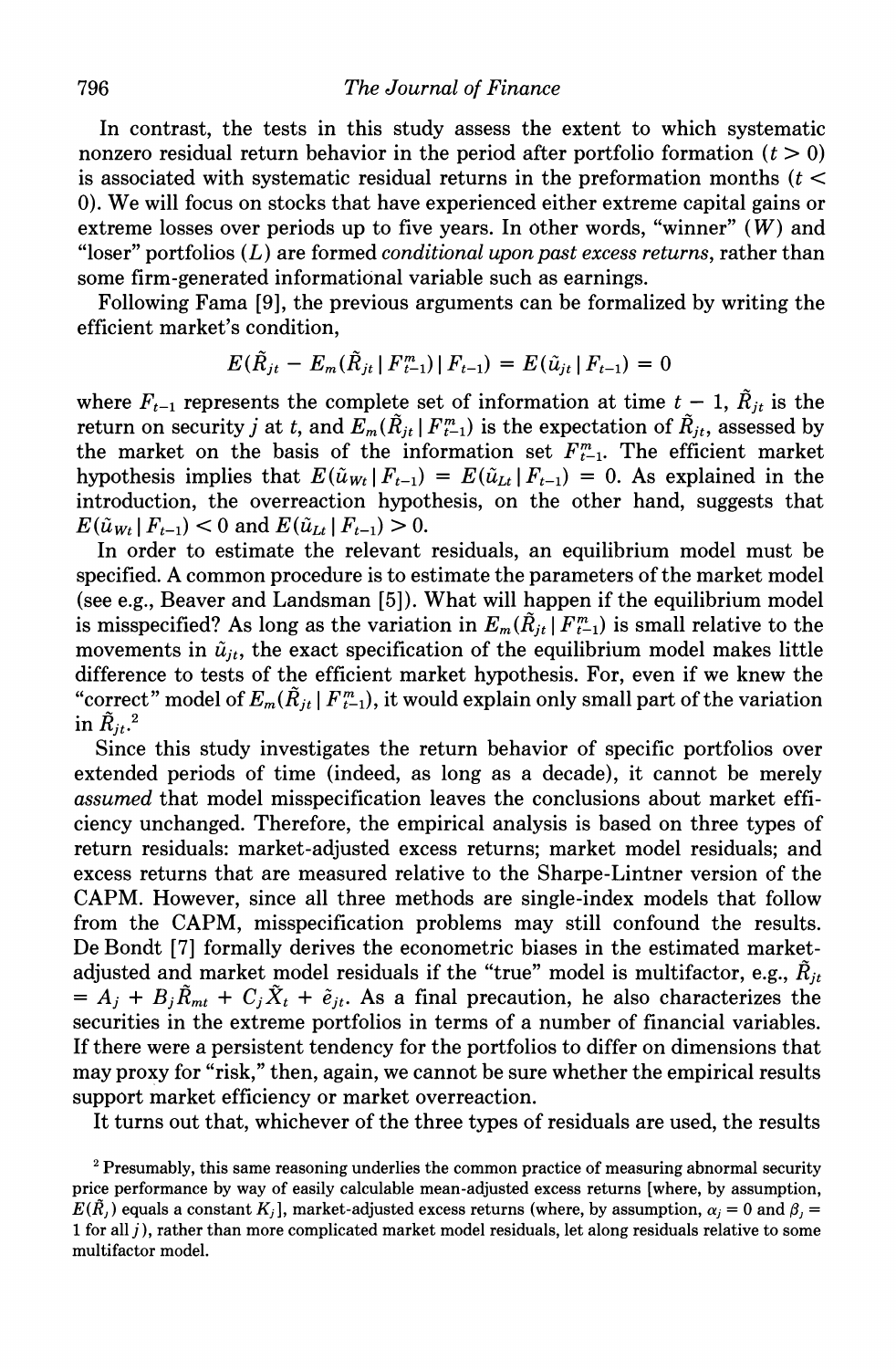of the empirical analysis are similar and that the choice does not affect our main conclusions. Therefore, we will only report the results based on market-adjusted excess returns. The residuals are estimated as  $\hat{u}_{it} = R_{it} - R_{mt}$ . There is no risk adjustment except for movements of the market as a whole and the adjustment is identical for all stocks. Since, for any period  $t$ , the same (constant) market return  $R_{mt}$  is subtracted from all  $R_{it}$ 's, the results are interpretable in terms of raw (dollar) returns. As shown in De Bondt [7], the use of market-adjusted excess returns has the further advantage that it is likely to bias the research design against the overreaction hypothesis.<sup>3</sup> Finally, De Bondt shows that winner and loser portfolios, formed on the basis of market-adjusted excess returns, do not systematically differ with respect to either market value of equity, dividend yield or financial leverage.

We will now describe the basic research design used to form the winner and loser portfolios and the statistical test procedures that determine which of the two competing hypotheses receives more support from the data.

#### *A.* Test Procedures: Details

Monthly return data for New York Stock Exchange (NYSE) common stocks, as compiled by the Center for Research in Security Prices (CRSP) of the University of Chicago, are used for the period between January 1926 and December 1982. An equally weighted arithmetic average rate of return on all CRSP listed securities serves as the market index.

- 1. For every stock j on the tape with at least 85 months of return data (months 1 through 85), without any missing values in between, and starting in January 1930 (month 49), the next 72 monthly residual returns  $u_{it}$  (months 49 through 120) are estimated. If some or all of the raw return data beyond month 85 are missing, the residual returns are calculated up to that point. The procedure is repeated 16 times starting in January 1930, January 1933,. . . , up to January 1975. As time goes on and new securities appear on the tape, more and more stocks qualify for this step.
- 2. For every stock j, starting in December 1932 (month 84; the "portfolio formation date") ( $t = 0$ ), we compute the cumulative excess returns  $CU_i =$  $\sum_{t=-35}^{t=0} u_{jt}$  for the prior 36 months (the "portfolio formation" period, months 49 through 84). The step is repeated 16 times for all nonoverlapping threeyear periods between January 1930 and December 1977. On each of the 16 relevant portfolio formation dates (December 1932, December 1935,. . . , December 1977), the  $CU_i$ 's are ranked from low to high and portfolios are formed. Firms in the top 35 stocks (or the top 50 stocks, or the top decile) are assigned to the winner portfolio W; firms in the bottom 35 stocks (or the bottom 50 stocks, or the bottom decile) to the loser portfolio L. Thus, the portfolios are formed conditional upon excess return behavior prior to t  $= 0$ , the portfolio formation date.
- 3. For both portfolios in each of 16 nonoverlapping three-year periods  $(n =$

We will come back to this bias in Section **11.**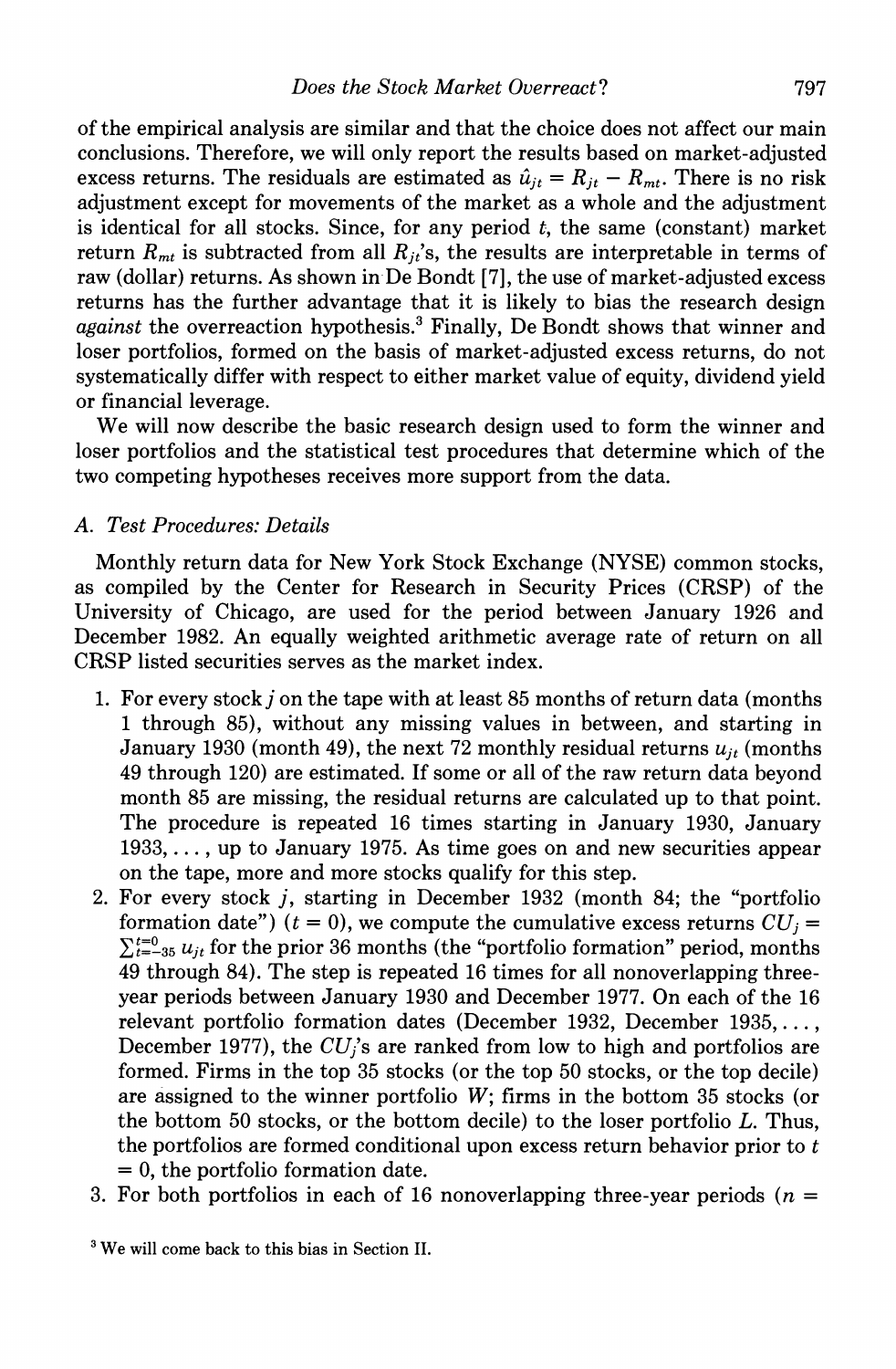$1, \ldots, N; N = 16$ , starting in January 1933 (month 85, the "starting" month") and up to December 1980, we now compute the cumulative average residual returns of all securities in the portfolio, for the next 36 months (the "test period," months 85 through 120), i.e., from  $t = 1$  through  $t = 36$ . We find  $CAR_{W,n,t}$  and  $CAR_{L,n,t}$ . If a security's return is missing in a month subsequent to portfolio formation, then, from that moment on, the stock is permanently dropped from the portfolio and the CAR is an average of the available residual returns. Thus, whenever a stock drops out, the calculations involve an implicit rebalancing. $4$ 

4. Using the CAR's from all 16 test periods, *average* CAR's are calculated for both portfolios and each month between  $t = 1$  and  $t = 36$ . They are denoted  $ACAR_{W,t}$  and  $ACAR_{L,t}$ . The overreaction hypothesis predicts that, for  $t >$ 0,  $ACAR_{W,t}$  < 0 and  $ACAR_{L,t}$  > 0, so that, by implication,  $ACAR_{L,t}$  –  $ACAR_{W,t}$  > 0. In order to assess whether, at any time t, there is indeed a statistically significant difference in investment performance, we need a pooled estimate of the population variance in  $CAR_t$ ,

$$
S_t^2 = \left[\sum_{n=1}^N (CAR_{W,n,t} - ACAR_{W,t})^2 + \sum_{n=1}^N (CAR_{L,n,t} - ACAR_{L,t})^2\right]/2(N-1).
$$

With two samples of equal size  $N$ , the variance of the difference of sample means equals  $2S_t^2/N$  and the *t*-statistic is therefore

$$
T_t = [ACAR_{L,t} - ACAR_{W,t}]/\sqrt{2S_t^2/N}.
$$

Relevant t-statistics can be found for each of the 36 postformation months but they do not represent independent evidence.

5. In order to judge whether, for any month  $t$ , the average residual return makes a contribution to either  $ACAR_{W,t}$  or  $ACAR_{L,t}$ , we can test whether it is significantly different from zero. The sample standard deviation of the winner portfolio is equal to

$$
s_t = \sqrt{\sum_{n=1}^{N} (AR_{W,n,t} - AR_{W,t})^2 / N - 1}.
$$

Since  $s_t/\sqrt{N}$  represents the sample estimate of the standard error of  $AR_{W,t}$ , the t-statistic equals

$$
T_t = AR_{W,t}/(s_t/\sqrt{N}).
$$

Similar procedures apply for the residuals of the loser portfolio.

#### **B.** Discussion

Several aspects of the research design deserve some further comment. The choice of the data base, the CRSP Monthly Return File, is in part justified by

Since this study concentrates on companies that experience extraordinary returns, either positive or negative, there may be some concern that their attrition rate sufficiently deviates from the "normal" rate so as to cause a survivorship bias. However, this concern is unjustified. When a security is delisted, suspended or halted, CRSP determines whether or not it is possible to trade at the last listed price. If no trade is possible, CRSP tries to find a subsequent quote and uses it to compute a return for the last period. If no such quote is available because the stockholders receive nothing for their shares, the return is entered as minus one. If trading continues, the last return ends with the last listed price.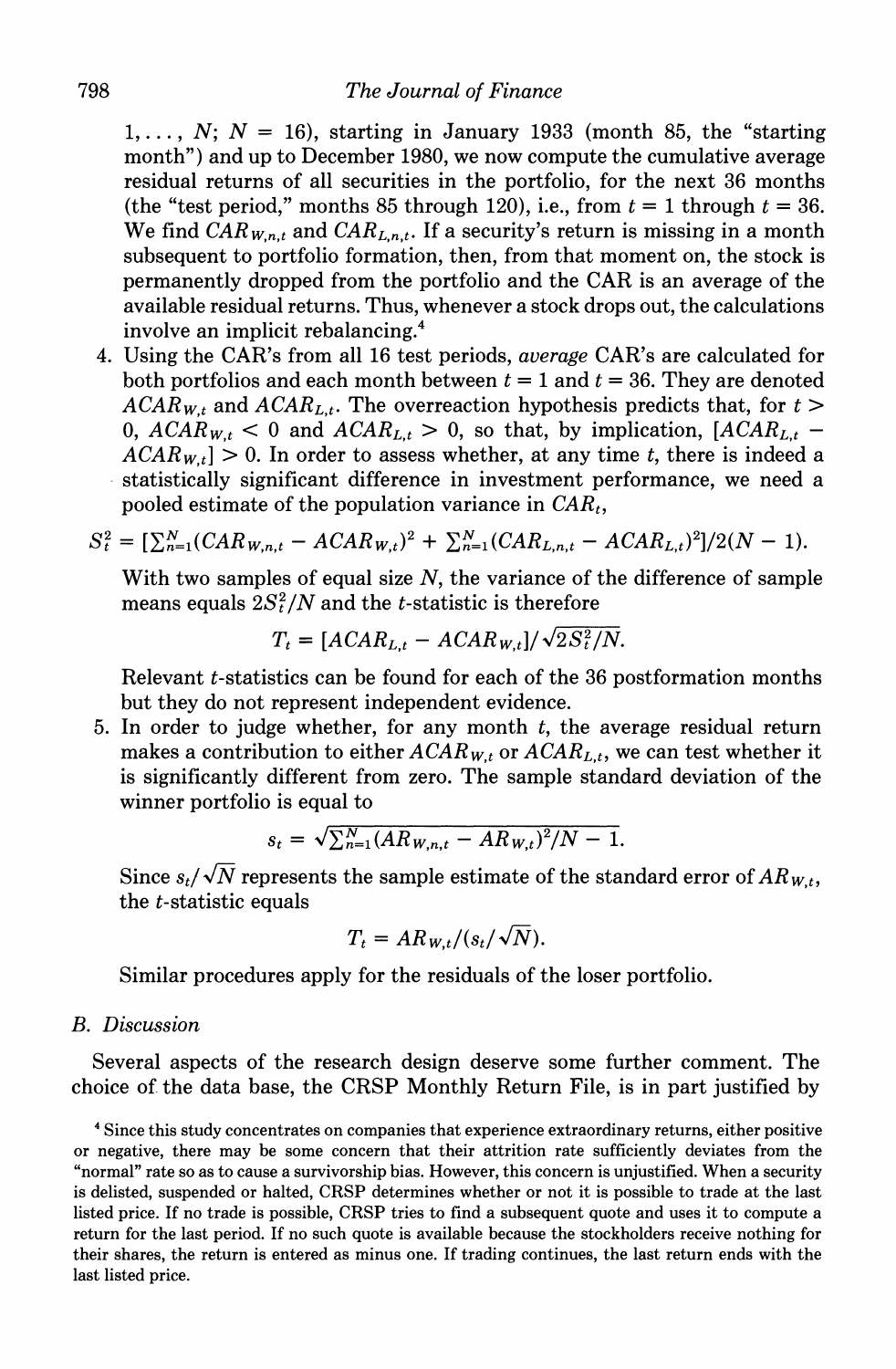our concern to avoid certain measurement problems that have received much attention in the literature. Most of the problems arise with the use of daily data, both with respect to the risk and return variables. They include, among others, the "bid-ask" effect and the consequences of infrequent trading.

The requirement that 85 subsequent returns are available before any firm is allowed in the sample biases the selection towards large, established firms. But, if the effect under study can be shown to apply to them, the results are, if anything, more interesting. In particular, it counters the predictable critique that the overreaction effect may be mostly a small-firm phenomenon. For the experiment described in Section A, between 347 and 1,089 NYSE stocks participate in the various replications.

The decision to study the CAR'S for a period of 36 months after the portfolio formation date reflects a compromise between statistical and economic considerations, namely, an adequate number of independent replications versus a time period long enough to study issues relevant to asset pricing theory. In addition, the three-year period is also of interest in light of Benjamin Graham's contention that "the interval required for a substantial underevaluation to correct itself averages approximately  $1\frac{1}{2}$  to  $2\frac{1}{2}$  years" [10, p. 37). However, for selected experiments, the portfolio formation (and testing) periods are one, two, and five years long. Clearly, the number of independent replications varies inversely with the length of the formation period.

Finally, the choice of December as the "portfolio formation month" (and, therefore, of January as the "starting month") is essentially arbitrary. In order to check whether the choice affects the results, some of the empirical tests use May as the portfolio formation month.

#### **11. The Overreaction Hypothesis: Empirical Results**

#### **A.** Main Findings

The results of the tests developed in Section I are found in Figure 1.They are consistent with the overreaction hypothesis. Over the last half-century, loser portfolios of 35 stocks outperform the market by, on average, 19.6%, thirty-six months after portfolio formation. Winner portfolios, on the other hand, earn about 5.0% less than the market, so that the difference in cumulative average residual between the extreme portfolios,  $[ACAR_{L,36} - ACAR_{W,36}]$  equals 24.6% (*t*-statistic: 2.20). Figure 1 shows the movement of the ACAR's as we progress through the test period.

The findings have other notable aspects. First, the overreaction effect is asymmetric; it is much larger for losers than for winners. Secondly, consistent with previous work on the turn-of-the-year effect and seasonality, most of the excess returns are realized in January. In months  $t = 1, t = 13$ , and  $t = 25$ , the loser portfolio earns excess returns of, respectively, 8.1% (*t*-statistic: 3.21), 5.6% (3.07), and 4.0% (2.76). Finally, in surprising agreement with Benjamin Graham's claim, the overreaction phenomenon mostly occurs during the second and third year of the test period. Twelve months into the test period, the difference in performance between the extreme portfolios is a mere 5.4% (t-statistic: 0.77).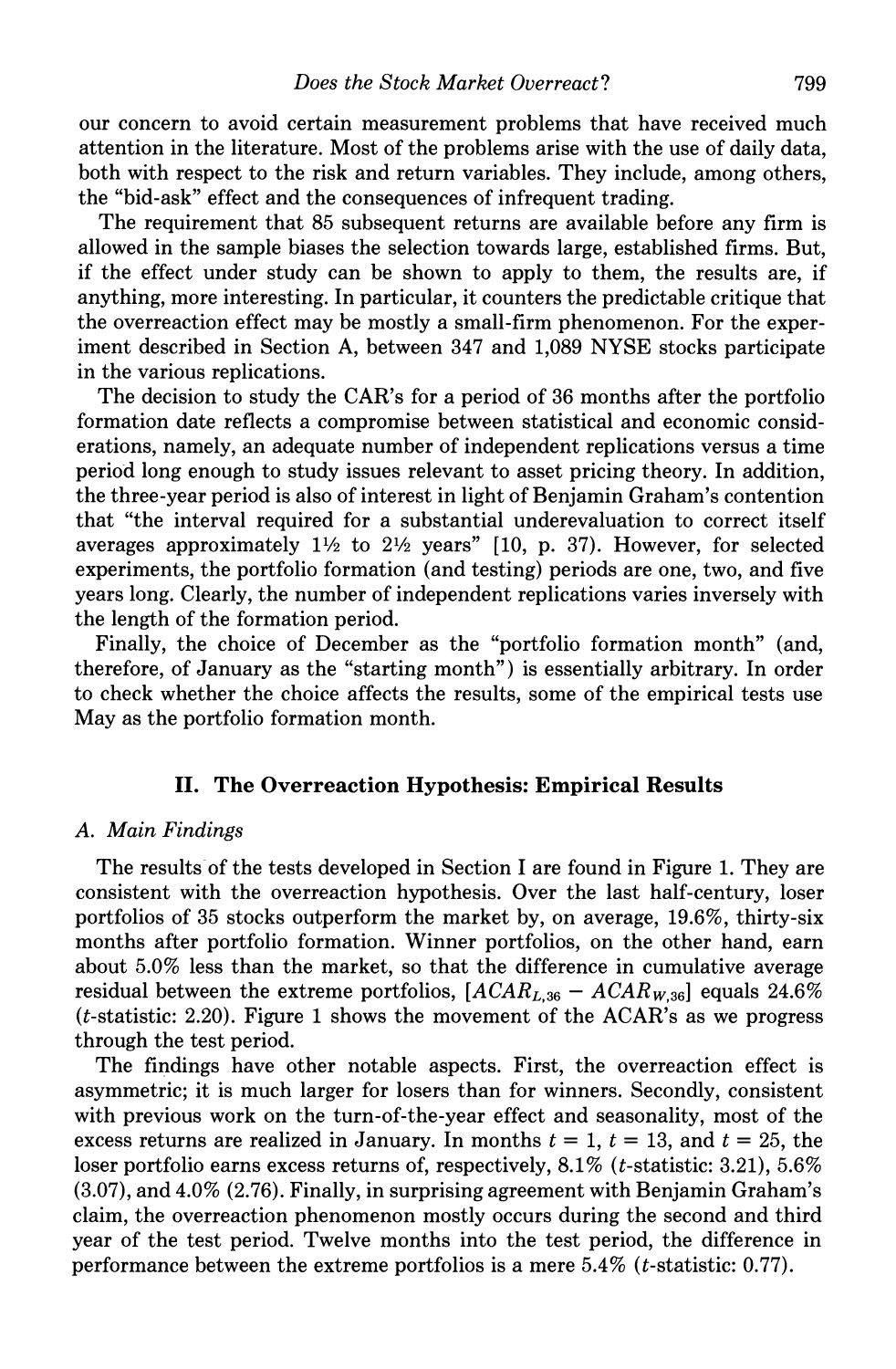



**Figure 1.** Cumulative Average Residuals for Winner and Loser Portfolios of **35** Stocks (1-36 months into the test period)

While not reported here, the results using market model and Sharpe-Lintner residuals are similar. They are also insensitive to the choice of December as the month of portfolio formation (see De Bondt [7]).

The overreaction hypothesis predicts that, as we focus on stocks that go through more (or less) extreme return experiences (during the formation period), the subsequent price reversals will be more (or less) pronounced. An easy way to generate more (less) extreme observations is to lengthen (shorten) the portfolio formation period; alternatively, for any given formation period (say, two years), we may compare the test period performance of less versus more extreme portfolios, e.g., decile portfolios (which contain an average 82 stocks) versus portfolios of **35** stocks. Table I confirms the prediction of the overreaction hypothesis. As the cumulative average residuals (during the formation period) for various sets of winner and loser portfolios grow larger, so do the subsequent price reversals, measured by  $[ACAR_{L,t} - ACAR_{W,t}]$  and the accompanying t-statistics. For a formation period as short as one year, no reversal is observed at all.

Table I and Figure **2** further indicate that the overreaction phenomenon is qualitatively different from the January effect and, more generally, from season-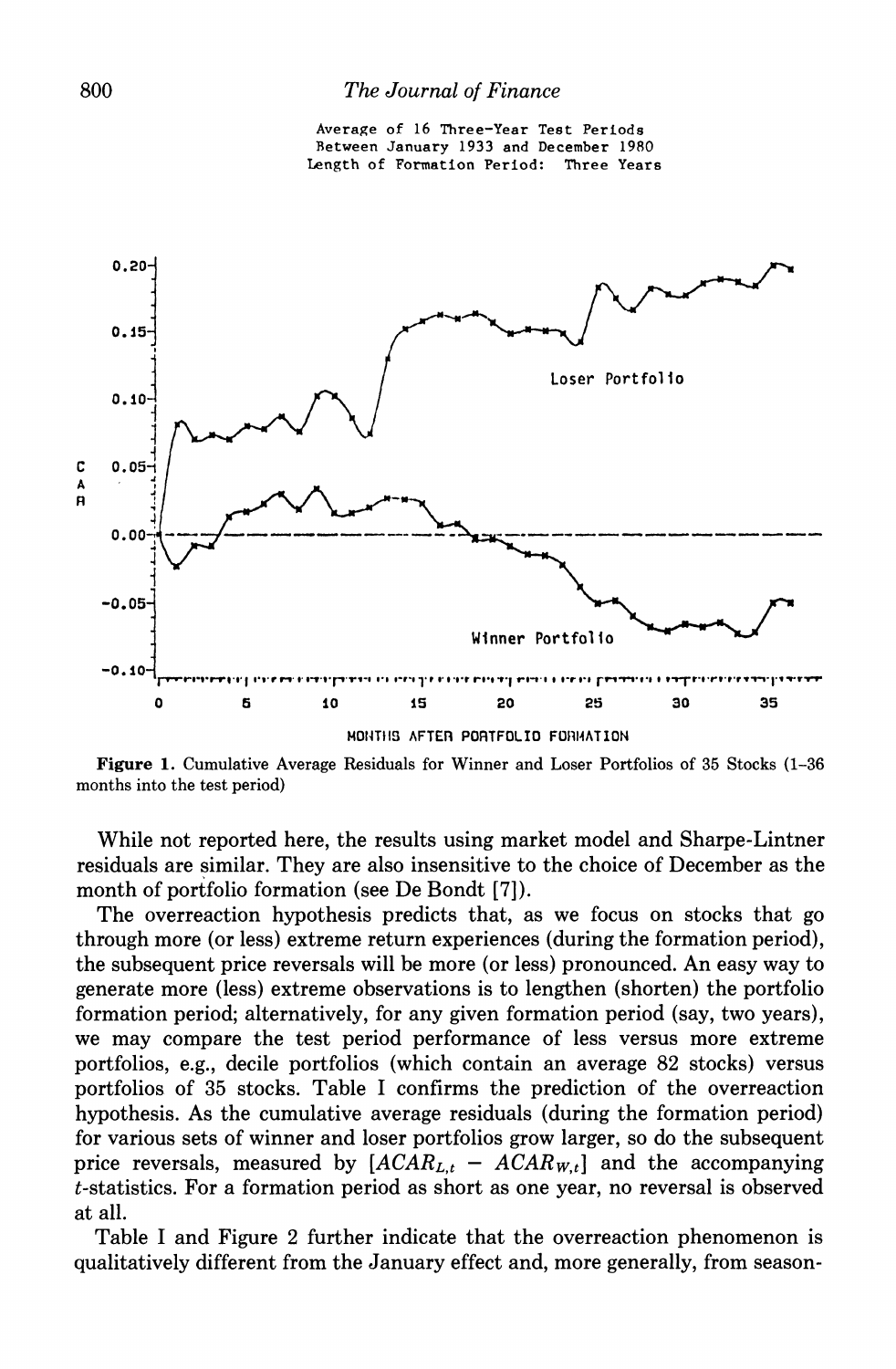#### **Table** I

| into the Test Period                                                                                              |                             |                                              |                    |                                  |                       |                       |                 |                       |                 |                 |                 |
|-------------------------------------------------------------------------------------------------------------------|-----------------------------|----------------------------------------------|--------------------|----------------------------------|-----------------------|-----------------------|-----------------|-----------------------|-----------------|-----------------|-----------------|
| Portfolio Selection<br>Procedures: Length of<br>the Formation Period<br>and No. of<br>Independent<br>Replications | Average<br>No. of<br>Stocks | CAR at the End of<br>the Formation<br>Period |                    | Difference in CAR (t-Statistics) |                       |                       |                 |                       |                 |                 |                 |
|                                                                                                                   |                             | Winner<br>Portfolio                          | Loser<br>Portfolio | Months After Portfolio Formation |                       |                       |                 |                       |                 |                 |                 |
|                                                                                                                   |                             |                                              |                    | 1                                | 12                    | 13                    | 18              | 24                    | 25              | 36              | 60              |
| 10 five-year periods                                                                                              | 50                          | 1.463                                        | $-1.194$           | 0.070<br>(3.13)                  | 0.156<br>(2.04)       | 0.248<br>(3.14)       | 0.256<br>(3.17) | 0.196<br>(2.15)       | 0.228<br>(2.40) | 0.230<br>(2.07) | 0.319<br>(3.28) |
| 16 three-year periods                                                                                             | 35                          | 1.375                                        | $-1.064$           | 0.105<br>(3.29)                  | 0.054<br>(0.77)       | 0.103<br>(1.18)       | 0.167<br>(1.51) | 0.181<br>(1.71)       | 0.234<br>(2.19) | 0.246<br>(2.20) | $NA*$           |
| 24 two-year periods <sup>®</sup>                                                                                  | 35                          | 1.130                                        | $-0.857$           | 0.062<br>(2.91)                  | $-0.006$<br>$(-0.16)$ | 0.074<br>(1.53)       | 0.136<br>(2.02) | 0.101<br>(1.41)       | NA              | NA              | NA              |
| 25 two-year periods <sup>b</sup>                                                                                  | 35                          | 1.119                                        | $-0.866$           | 0.089<br>(3.98)                  | 0.011<br>(0.19)       | 0.092<br>(1.48)       | 0.107<br>(1.47) | 0.115<br>(1.55)       | <b>NA</b>       | NA              | NA              |
| 24 two-year periods <sup>a</sup><br>(deciles)                                                                     | 82                          | 0.875                                        | $-0.711$           | 0.051<br>(3.13)                  | 0.006<br>(0.19)       | 0.066<br>(1.71)       | 0.105<br>(1.99) | 0.083<br>(1.49)       | NA              | NA.             | NA              |
| 25 two-year periods <sup>h</sup><br>(deciles)                                                                     | 82                          | 0.868                                        | $-0.714$           | 0.068<br>(3.86)                  | 0.008<br>(0.19)       | 0.071<br>(1.46)       | 0.078<br>(1.41) | 0.072<br>(1.29)       | NA              | NA              | <b>NA</b>       |
| 49 one-year periods                                                                                               | 35                          | 0.774                                        | $-0.585$           | 0.042<br>(2.45)                  | $-0.076$<br>$(-2.32)$ | $-0.006$<br>$(-0.15)$ | 0.007<br>(0.14) | $-0.005$<br>$(-0.09)$ | NA              | NA              | NA              |

Differences in Cumulative Average (Market-Adjusted) Residual Returns Between the Winner and Loser Portfolios at the End of the Formation Period, and 1,12, 13,18, 24, 25,36, and 60 Months into the Test Period

"The formation month for these portfolios is the month of December in all uneven years between 1933 and 1979.

 $b$  The formation month for these portfolios is the month of December in all even years between 1932 and 1980.

\* NA, not applicable.

ality in stock prices. Throughout the test period, the difference in ACAR for the experiment with a three-year formation period (the upper curve) exceeds the same statistic for the experiments based on two- and one-year formation periods (middle and lower curves). But all three experiments are clearly affected by the same underlying seasonal pattern.

In Section I, it was mentioned that the use of market-adjusted excess returns is likely to bias the research design against the overreaction hypothesis. The bias can be seen by comparing the CAPM-betas of the extreme portfolios. For all the experiments listed in Table I, the average betas of the securities in the winner portfolios are significantly larger than the betas of the loser portfolios.<sup>5</sup> For example, for the three-year experiment illustrated in Figure 1, the relevant numbers are respectively, 1.369 and 1.026 (t-statistic on the difference: 3.09). Thus, the loser portfolios not only outperform the winner portfolios; if the CAPM is correct, they are also significantly less risky. From a different viewpoint, therefore, the results in Table I are likely to underestimate both the true magnitude and statistical significance of the overreaction effect. The problem is particularly severe with respect to the winner portfolio. Rather than 1.369, the residual return calculations assume the CAPM-beta of that portfolio to equal

<sup>&</sup>lt;sup>5</sup> The CAPM-betas are found by estimating the market model over a period of 60 months prior to portfolio formation.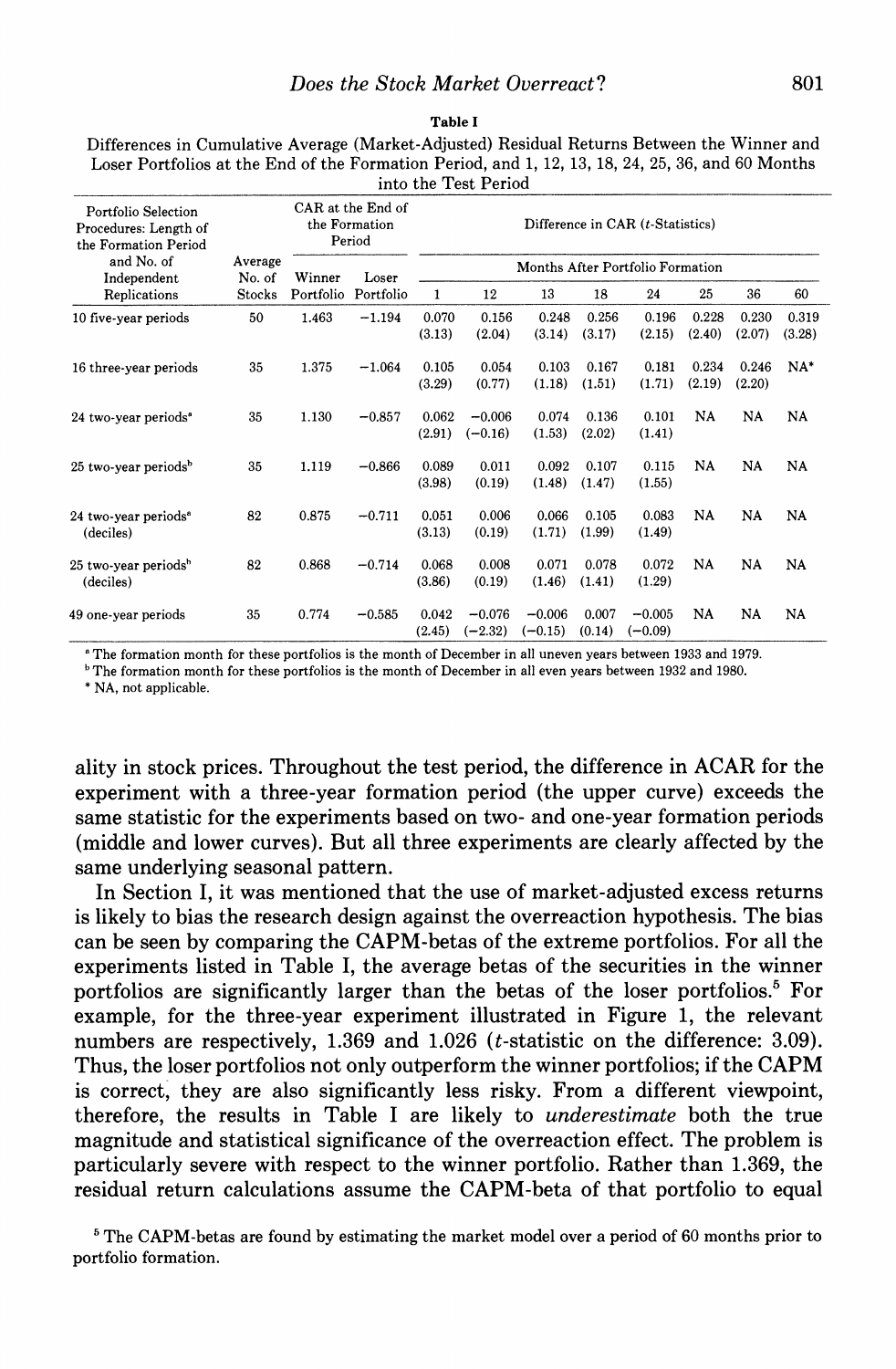



**Figure** 2. Differences in Cumulative Average Residual Between Winner and Loser Portfolios of **35** Stocks (formed over the previous one, two, or three years; 1-24 months into the test period)

1.00 only. This systematic bias may be responsible for the earlier observed asymmetry in the return behavior of the extreme portfolios.

To reiterate, the previous findings are broadly consistent with the predictions of the overreaction hypothesis. However, several aspects of the results remain without adequate explanation. Most importantly, the extraordinarily large positive excess returns earned by the loser portfolio in January.

One method that allows us to further accentuate the strength of the January effect is to increase the number of replications. Figure 3 shows the ACAR's for an experiment with a five-year-long test period. Every December between 1932 and 1977, winner and loser portfolios are formed on the basis of residual return behavior over the previous five years. Clearly, the successive 46 yearly selections are not independent. Therefore, no statistical tests are performed. The results in Figure 3 have some of the properties of a "trading rule." They represent the average (cumulative) excess return (before transaction costs) that an investor, aware of the overreaction phenomenon, could expect to earn following any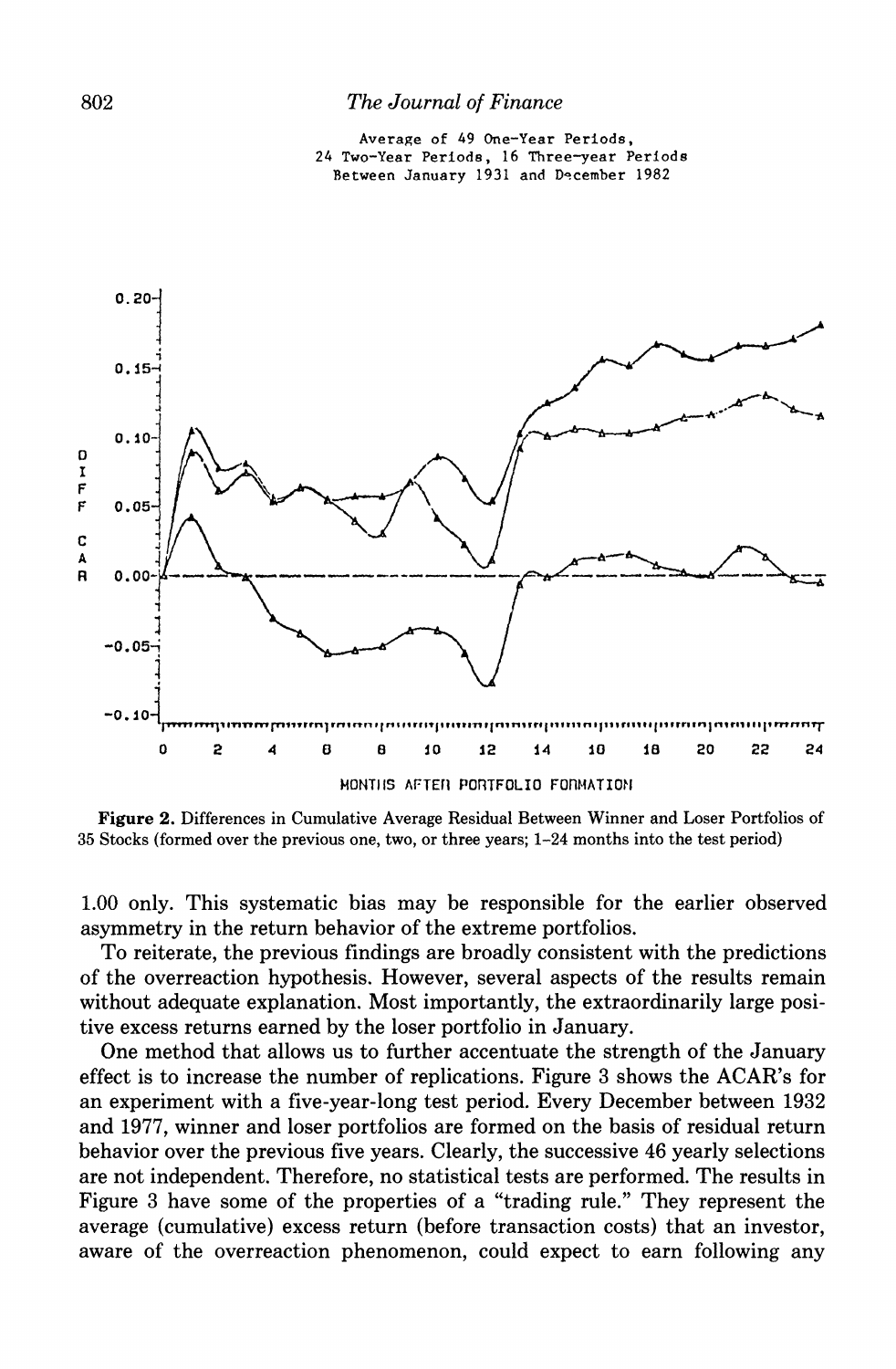

Average of 46 Yearly RepLications Starting Every January Between 1933 and 1978 Length of Formation Period: Five Years

**Figure** 3. Cumulative Average Residuals for Winner and Loser Portfolios of **35** Stocks (1-60 months into the test period)

December in which he chose to try the strategy. The effect of multiplying the number of replications is to remove part of the random noise.

The outstanding feature of Figure **3** is, once again, the January returns on the loser portfolio. The effect is observed as late as five Januaries after portfolio formation! Careful examination of Figure **3** also reveals a tendency, on the part of the loser portfolio, to decline in value (relative to the market) between October and December. This observation is in agreement with the naive version of the tax-loss selling hypothesis as explained by, e.g., Schwert **[25].** The winner portfolio, on the other hand, gains value at the end of the year and loses some in January (for more details, see De Bondt [7]).

#### *B. Implications for Other Empirical Work*

The results of this study have interesting implications for previous work on the small firm effect, the January effect and the dividend yield and *PIE* effects. Blume and Stambaugh [6], Keim [16], and Reinganum [21] have studied the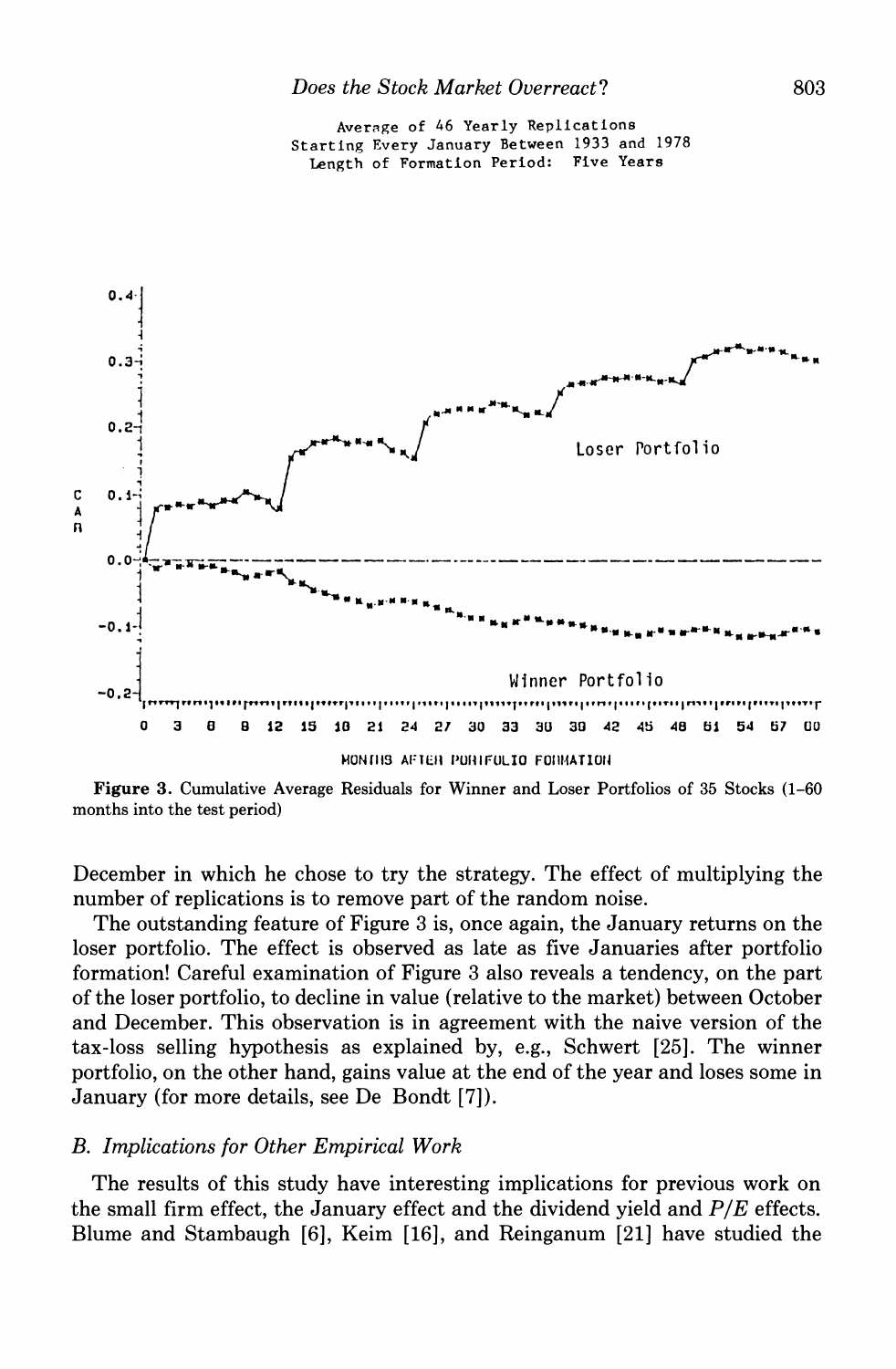interaction between the small firm and January effects. Their findings largely redefine the small firm effect as a "losing firm" effect around the turn-of-theyear.6 Our own results lend further credence to this view. Persistently, losers earn exceptionally large January returns while winners do not. However, the companies in the extreme portfolios do not systematically differ with respect to market capitalization.

The January phenomenon is usually explained by tax-loss selling (see, e.g., Roll [23]). Our own findings raise new questions with respect to this hypothesis. First, if in early January selling pressure disappears and prices "rebound" to equilibrium levels, why does the loser portfolio-even while it outperforms the market—"rebound" once again in the second January of the test period? And again, in the third and fourth Januaries? Secondly, if prices "rebound" in January, why is that effect so much larger in magnitude than the selling pressure that "caused" it during the final months of the previous year? Possible answers to these questions include the argument that investors may wait for years before realizing losses, and the observed seasonality of the market as a whole.

With respect to the  $P/E$  effect, our results support the price-ratio hypothesis discussed in the introduction, i.e., high *PIE* stocks are "overvalued" whereas low *PIE* stocks are "undervalued." However, this argument implies that the *PIE*  effect is also, for the most part, a January phenomenon. At present, there is no evidence to support that claim, except for the persistent positive relationship between dividend yield (a variable that is correlated with the *PIE* ratio) and January excess returns (Keim [15]).

#### **111. Conclusions**

Research in experimental psychology has suggested that, in violation of Bayes' rule, most people "overreact" to unexpected and dramatic news events. The question then arises whether such behavior matters at the market level.

Consistent with the predictions of the overreaction hypothesis, portfolios of prior "losers" are found to outperform prior "winners." Thirty-six months after portfolio formation, the losing stocks have earned about 25% more than the winners, even though the latter are significantly more risky.

Several aspects of the results remain without adequate explanation; most importantly, the large positive excess returns earned by the loser portfolio every January. Much to our surprise, the effect is observed as late as five years after portfolio formation.

 $6$  Even after purging the data of tax-loss selling effects, Reinganum [22] finds a (considerably smaller) January seasonal effect related to company size. This result may be due to his particular definition of the tax-loss selling measure. The measure is related to the securities' relative price movements over the last **six** *months* prior to portfolio formation only. Thus, if many investors choose to wait longer than six months before realizing losses, the portfolio of small firms may still contain many "losers."

#### **REFERENCES**

1. K. J. Arrow. "Risk Perception in Psychology and Economics." *Economic Inquiry* 20 (January 1982), 1-9.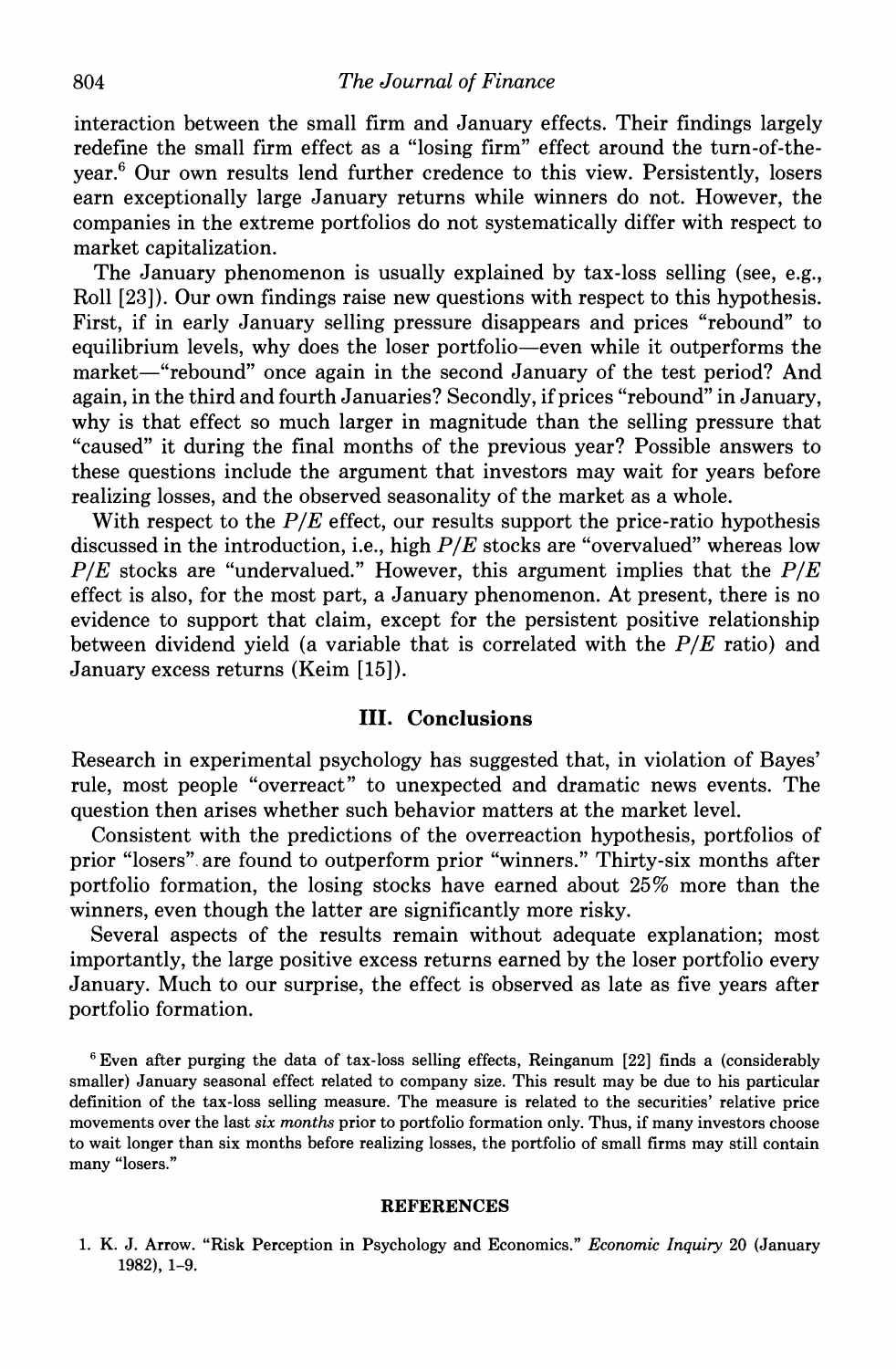- 2. R. Ball. "Anomalies in Relationships Between Securities' Yields and Yield-Surrogates." Journal of Financial Economics 6 (June-September 1978), 103-26.
- 3. S. Basu. "Investment Performance of Common Stocks in Relation to Their Price-Earnings Ratios: A Test of the Efficient Market Hypothesis." Journal of Finance 3 (June 1977), 663–82.<br>---------- "The Relationship Between Earnings' Yield, Market Value and Return for NYSE *Does the Stock Market Overreact?* 805<br>
2. R. Ball. "Anomalies in Relationships Between Securities' Yields and Yield-Surrogates." Journal<br>
3. S. Basu. "Investment Performance of Common Stocks in Relation to Their Price-Ear
- Common Stocks: Further Evidence." Journal of Financial Economics 12 (June 1983), 129-56.
- 5. W. Beaver and W. R. Landsman. "Note on the Behavior of Residual Security Returns for Winner and Loser Portfolios." Journal of Accounting and Economics 3 (December 1981), 233-41.
- 6. M. Blume and R. Stambaugh. "Biases in Computed Returns: An Application to the Size Effect." Journal of Financial Economics 12 (November 1983), 387-404.
- 7. W. F. M. De Bondt. "Does the Stock Market Overreact to New Information?" Unpublished Ph.D. dissertation, Cornell University, 1985.
- 8. D. N. Dreman. The New Contrarian Investment Strategy. New York: Random House, 1982.
- 9. E. F. Fama. Foundations of Finance. New York: Basic Books, Inc., 1976.
- 10. B. Graham. The Intelligent Investor, A Book of Practical Counsel, 3rd ed. New York: Harper & Brothers Publishers, 1959.<br>- The Intelligent Investor, A Book of Practical Counsel, 4th rev. ed. New York: Harper &
- 11. -. The Intelligent Investor, A Book of Practical Counsel, 4th rev. ed. New York: Harper & Brothers Publishers, 1973.
- 12. D. M. Grether. "Bayes Rule as a Descriptive Model: The Representativeness Heuristic." Quarterly Journal of Economics 95 (November 1980), 537-57.
- 13. R. Jarrow. "Beliefs, Information, Martingales, and Arbitrage Pricing." Working Paper, Johnson Graduate School of Management, Cornell University, November 1983.
- 14. D. Kahneman and A. Tversky. "Intuitive Prediction: Biases and Corrective Procedures." In D. Kahneman, P. Slovic, and A. Tversky, (eds.), Judgment Under Uncertainty: Heuristics and Biases. London: Cambridge University Press, 1982. 16. It. safrow. Letters, information, inatemgates, and instead in Fig. Working I aper, somison<br>
16. It. D. Kahneman and A. Tversky. "Intuitive Prediction: Biases and Corrective Procedures." In D.<br>
16. Kahneman, P. Slovic,
- 15. D. Keim. "Further Evidence on Size Effects and Yield Effects: The Implications of Stock Return Seasonality." Working Paper, Graduate School of Business, University of Chicago, April 1982.
- Journal of Financial Economics 12 (June 1983), 13-32.
- 17. J. M. Keynes. The General Theory of Employment, Interest and Money. London: Harcourt Brace Jovanovich, 1964 (reprint of the 1936 edition).
- 18. A. W. Kleidon. "Stock Prices as Rational Forecasters of Future Cash Flows." Working Paper, Graduate School of Business, University of Chicago, November 1981.
- 19. T. A. Marsh and R. C. Merton. "Aggregate Dividend Behavior and Its Implications for Tests of Stock Market Rationality." Working Paper No. 1475-83, Sloan School of Management, MIT, September 1983.
- 20. J. A. Ohlson and S. H. Penman. "Variance Increases Subsequent to Stock Splits: An Empirical Aberration." Working Paper, Graduate School of Business, Columbia University, September 1983. 22. J. M. R. Reinganum. "Misspecification of Capital Asset Pricing: Empirical Abertation." Working Paper, Graduate School of Business, Columbia University, September<br>1983.<br>21. M. R. Reinganum. "Misspecification of Capital
- 21. M. R. Reinganum. "Misspecification of Capital Asset Pricing: Empirical Anomalies Based on Earnings' Yields and Market Values." Journal of Financial Economics 9 (March 1981), 19-46.
- Economics 12 (June 1983), 89-104.
- 23. R. Roll. "Vas ist das?". Journal of Portfolio Management 10 (Winter 1983), 18-28.
- 24. T. Russell and R. Thaler. "The Relevance of Quasi-Rationality in Competitive Markets." American Economic Review 75 (1985), forthcoming. 27. The Relevant of The Relevance of Quasi-Rationality in Competitive Markets.<br>
27. G. W. Schwert. "Size and Stock Returns, and Other Empirical Regularities." Journal of Financia.<br>
26. G. W. Schwert. "Size and Stock Return
- 25. G. W. Schwert. "Size and Stock Returns, and Other Empirical Regularities." Journal of Financial Economics 12 (June 1983), 3-12.
- 26. R. J. Shiller. "The Volatility of Long-Term Interest Rates and Expectations Models of the Term Structure." *Journal of Political Economy* 87 (December 1979), 1190–1219.<br>——. "Do Stock Prices Move Too Much to be Justified by Subsequent Changes in Dividends?"
- American Economic Review 71 (June 1981), 421-36.
- 28. J. B. Williams. The Theory of Investment Value. Amsterdam: North-Holland, 1956 (reprint of 1938 edition).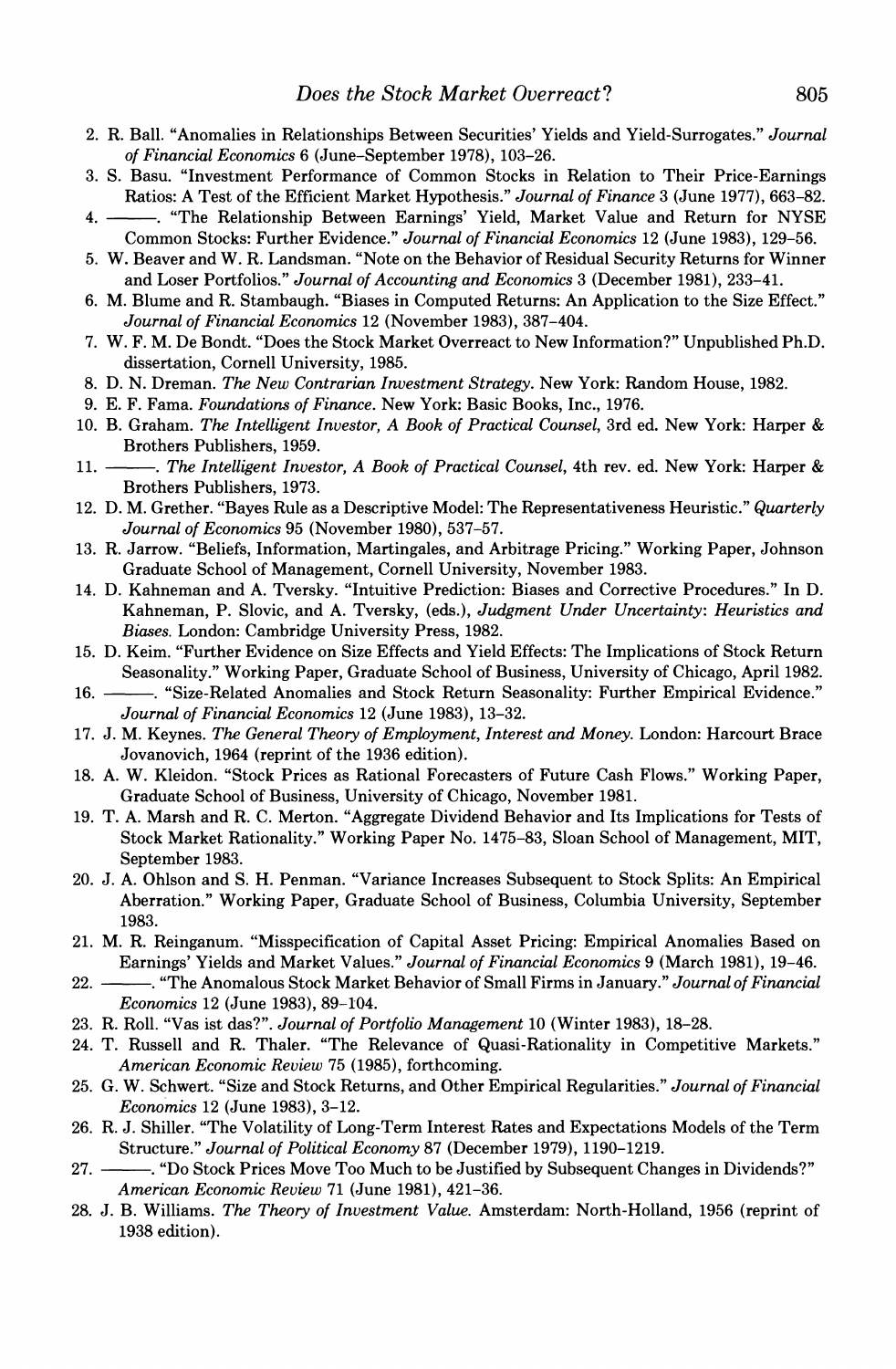http://www.jstor.org

# **LINKED CITATIONS**

*- Page 1 of 2 -*



*You have printed the following article:*

### **Does the Stock Market Overreact?**

Werner F. M. De Bondt; Richard Thaler

*The Journal of Finance*, Vol. 40, No. 3, Papers and Proceedings of the Forty-Third Annual Meeting American Finance Association, Dallas, Texas, December 28-30, 1984. (Jul., 1985), pp. 793-805.

Stable URL: [http://links.jstor.org/sici?sici=0022-1082%28198507%2940%3A3%3C793%3ADTSMO%3E2.0.CO%3B2-Q](http://links.jstor.org/sici?sici=0022-1082%28198507%2940%3A3%3C793%3ADTSMO%3E2.0.CO%3B2-Q&origin=JSTOR-pdf)

*This article references the following linked citations. If you are trying to access articles from an off-campus location, you may be required to first logon via your library web site to access JSTOR. Please visit your library's website or contact a librarian to learn about options for remote access to JSTOR.*

# **References**

# **3 Investment Performance of Common Stocks in Relation to Their Price-Earnings Ratios: A Test of the Efficient Market Hypothesis**

S. Basu

*The Journal of Finance*, Vol. 32, No. 3. (Jun., 1977), pp. 663-682. Stable URL: [http://links.jstor.org/sici?sici=0022-1082%28197706%2932%3A3%3C663%3AIPOCSI%3E2.0.CO%3B2-C](http://links.jstor.org/sici?sici=0022-1082%28197706%2932%3A3%3C663%3AIPOCSI%3E2.0.CO%3B2-C&origin=JSTOR-pdf)

**<sup>12</sup>Bayes Rule as a Descriptive Model: The Representativeness Heuristic**

David M. Grether

*The Quarterly Journal of Economics*, Vol. 95, No. 3. (Nov., 1980), pp. 537-557. Stable URL:

[http://links.jstor.org/sici?sici=0033-5533%28198011%2995%3A3%3C537%3ABRAADM%3E2.0.CO%3B2-B](http://links.jstor.org/sici?sici=0033-5533%28198011%2995%3A3%3C537%3ABRAADM%3E2.0.CO%3B2-B&origin=JSTOR-pdf)

**<sup>24</sup>The Relevance of Quasi Rationality in Competitive Markets** Thomas Russell; Richard Thaler *The American Economic Review*, Vol. 75, No. 5. (Dec., 1985), pp. 1071-1082. Stable URL:

[http://links.jstor.org/sici?sici=0002-8282%28198512%2975%3A5%3C1071%3ATROQRI%3E2.0.CO%3B2-3](http://links.jstor.org/sici?sici=0002-8282%28198512%2975%3A5%3C1071%3ATROQRI%3E2.0.CO%3B2-3&origin=JSTOR-pdf)